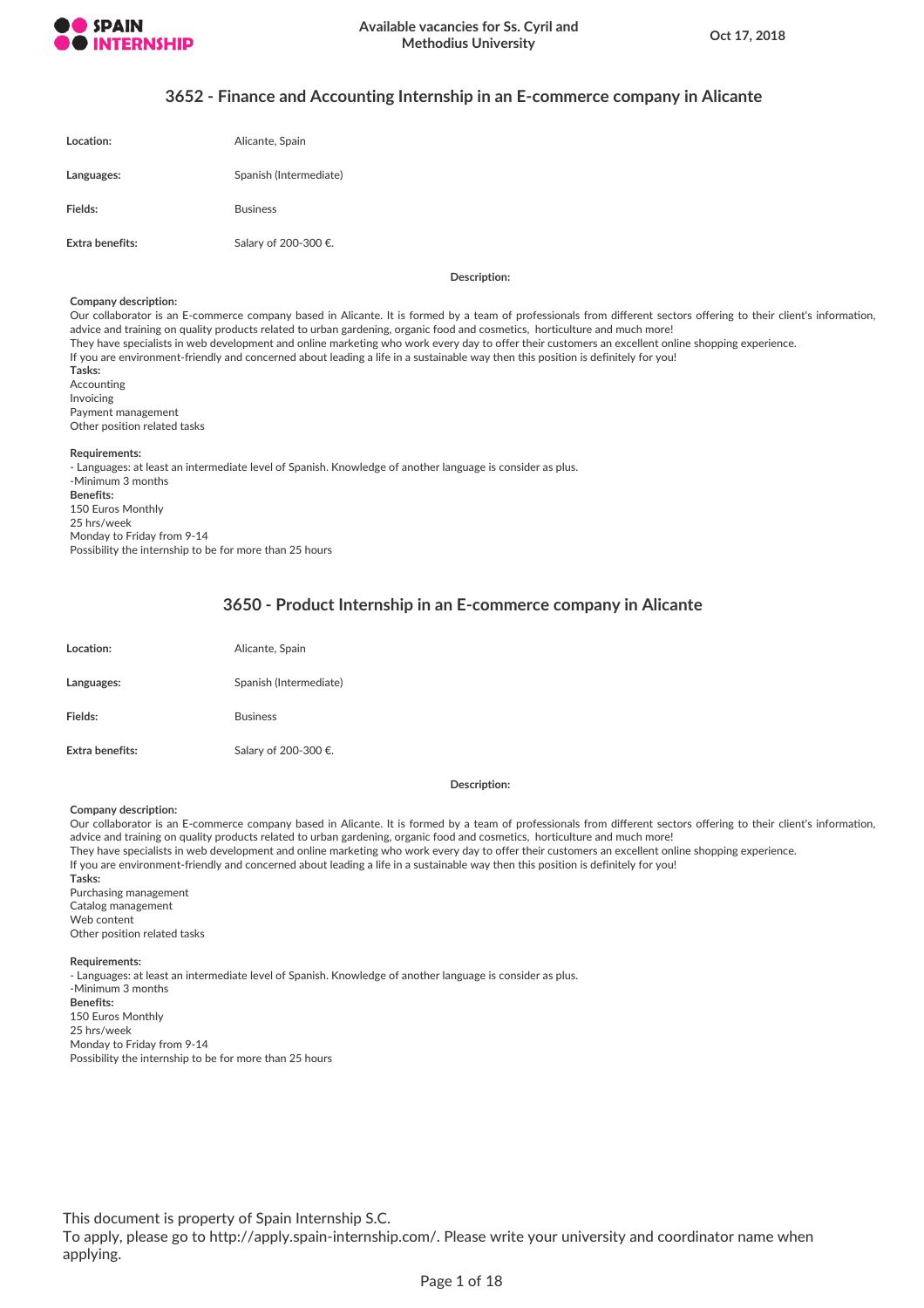

# **3631 - Assistant Director of Operations and Finance internship, in Barcelona, Spain**

| Location:       | Barcelona, Spain                                                           |
|-----------------|----------------------------------------------------------------------------|
| Languages:      | English (Advanced)                                                         |
| Fields:         | Human resources, Communication / Journalism, Economics / Finance, Business |
| Extra benefits: | Salary of 400-500 €.                                                       |

**Description:**

Our collaborator is a company, specialised in cultural exchange programs in the United States. They offer positions for students, to do their internship in hotels and restaurants.

**The requested tasks are:**

• Create presentations for meetings

- Assist with international recruitment events
- Prepare all documents necessary for new trainees
- Prepare the Financial Statement (daily and monthly accounting)
- Participate in the organization and follow up of international events • Welcome new team members and prepare all documents necessary.
- **Requirements:**
- Fluent English and strong writing skills
- Spanish and/or French desired
- Excel, Word, basic Photoshop and Acrobat knowledge
- Available 6 to 12 months internships

**Benefit:** 300 € per month

**Location:** Barcelona

# **3623 - Betatester internship in Madrid**

| Location:       | Madrid, Spain        |
|-----------------|----------------------|
| Languages:      | English (Advanced)   |
| Fields:         | IT & Web development |
| Extra benefits: | Salary of +500 €.    |

#### **Description:**

Our collaborator is a start up company, working in the finance and economics field.

As a start up, they are constantly developing all their IT system and tools and they are looking for people to support their departments and help them to grow.

This is a good opportunity for those who like to see fast changing environments as well as get hands dirty and really provide things and make an internship that makes a difference in their company.

**Tasks:**

Beta tester, testing the systems, applications and platforms created.

- **Requirements:**
- 6 months required Ideally 10-12 months
- Advanced English
- Basic knowledge of iOS - Github
- IT Bachelor
- 
- **Benefits:** 700 € per month
- **Location:**
- Madrid

This document is property of Spain Internship S.C.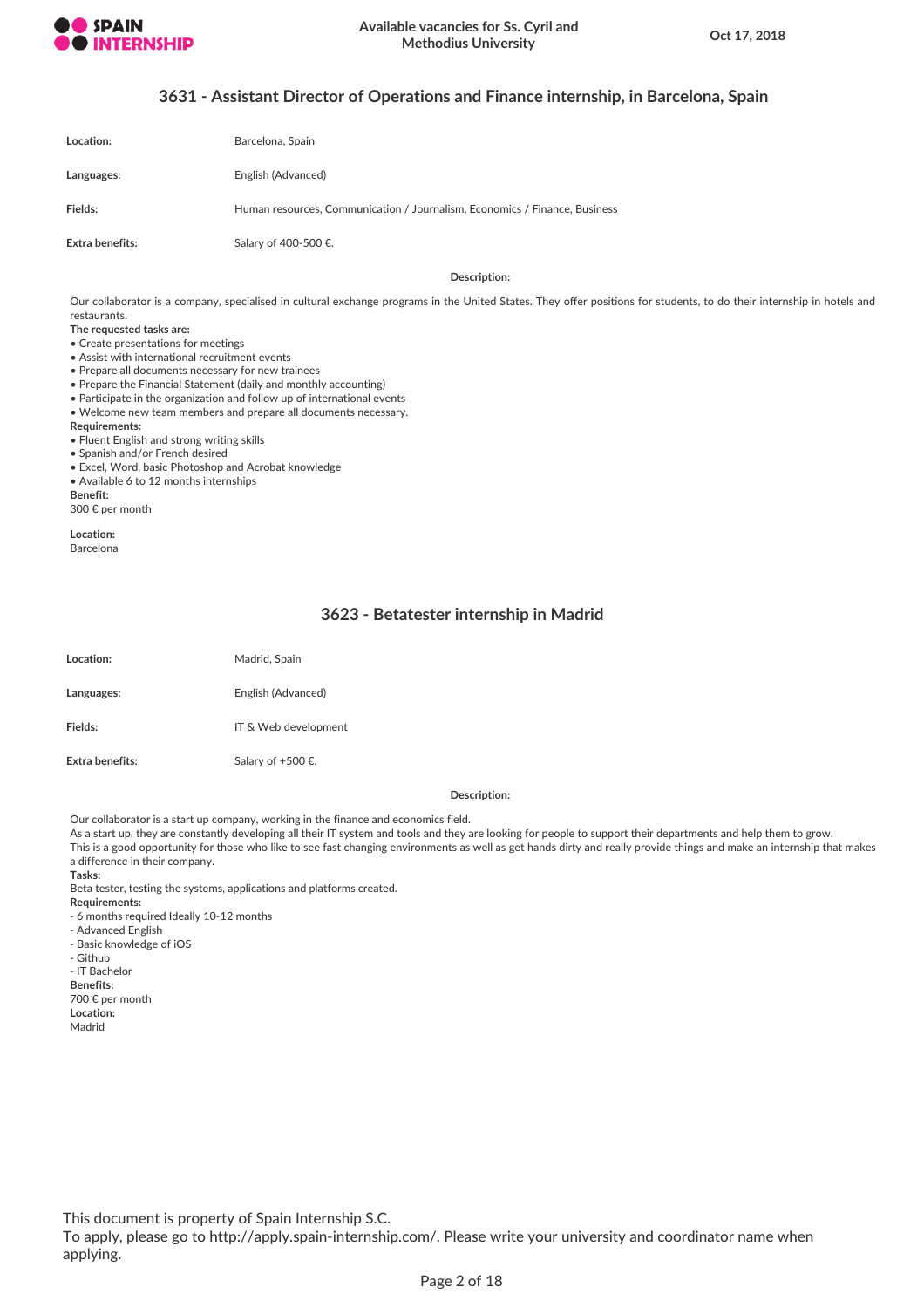

## **3613 - French speaker - Marketing internship in Marbella, Spain**

| Location:       | Marbella, Spain                               |
|-----------------|-----------------------------------------------|
| Languages:      | English (Intermediate)                        |
| Fields:         | Public Relations, Business, Digital marketing |
| Extra benefits: | Salary of 200-300 €.                          |

**Description:**

Our collaborator is a rapidly growing energy drink brand that reaches over 45 countries all over the globe and sponsors the world's top athletes. This company is looking for interns to join their international and hard-working team in their offices in Marbella, Spain.

## **Marketing and Social Media position**

### **Tasks:**

- Helping with content creation and support in sponsorships in our key marketing areas: motorsports, sports, music and lifestyle

- Assisting in writing web content, press releases and social media content in multiple countries
- Market research

- Miscellaneous help with event management, product presentations and external communication with third parties

- **Requirements:**
- Advanced level of English and French would be needed
- Spanish would be a plus
- Senior level of studies related to marketing, SEO or PR
- Knowledge of social media (specifically YouTube, Instagram, Twitter)
- Ability to plan marketing and PR campaigns

- Interest in F1, music and fashion, as well as experience in video design and YouTube content creation, is considered as a plus

**Internship hours:** Monday- Friday 9.30am - 6.30pm with 1-hour lunch break

**Starting date**: ASAP - Ideally 1 year (minimum stay of 6 months)

**Location:** Marbella

**Benefits:** 350€/month

## **3547 - Customer service, admnistration and reception in a language school in Seville, Spain**

| Location:       | Sevilla, Spain                                     |
|-----------------|----------------------------------------------------|
| Languages:      | Spanish (Intermediate) and Engilish (Intermediate) |
| Fields:         | <b>Business</b>                                    |
| Extra benefits: | Salary of 200-300 €.                               |

#### **Description:**

Our collaborator is one of the main language schools in Seville, Spain. They have offices all over the city, as they are a fast-growing company. They provide English lessons to all kinds of students and ages. They are looking for someone energetic and friendly to join their team. The ideal candidate for this position has to be interested in the education industry and enjoy spending time with people.

**Tasks:**

- Business administration, supporting the managers and colleagues in their daily duties
- Helping reception with their daily tasks (customer service)
- Promoting and informing about daily/weekly activities
- To provide information to parents about the different courses and options
- Making reservations for courses
- Receiving feedback and complaints
- Other general administration tasks
- **Requirements:**
- English B2
- Spanish B2 fluent
- Enjoys working in an environment with students
- Minimum stay 3 months
- **Internship hours:** 30h/week
- **Benefits:** 300€ /month
- **Location:** Seville

This document is property of Spain Internship S.C.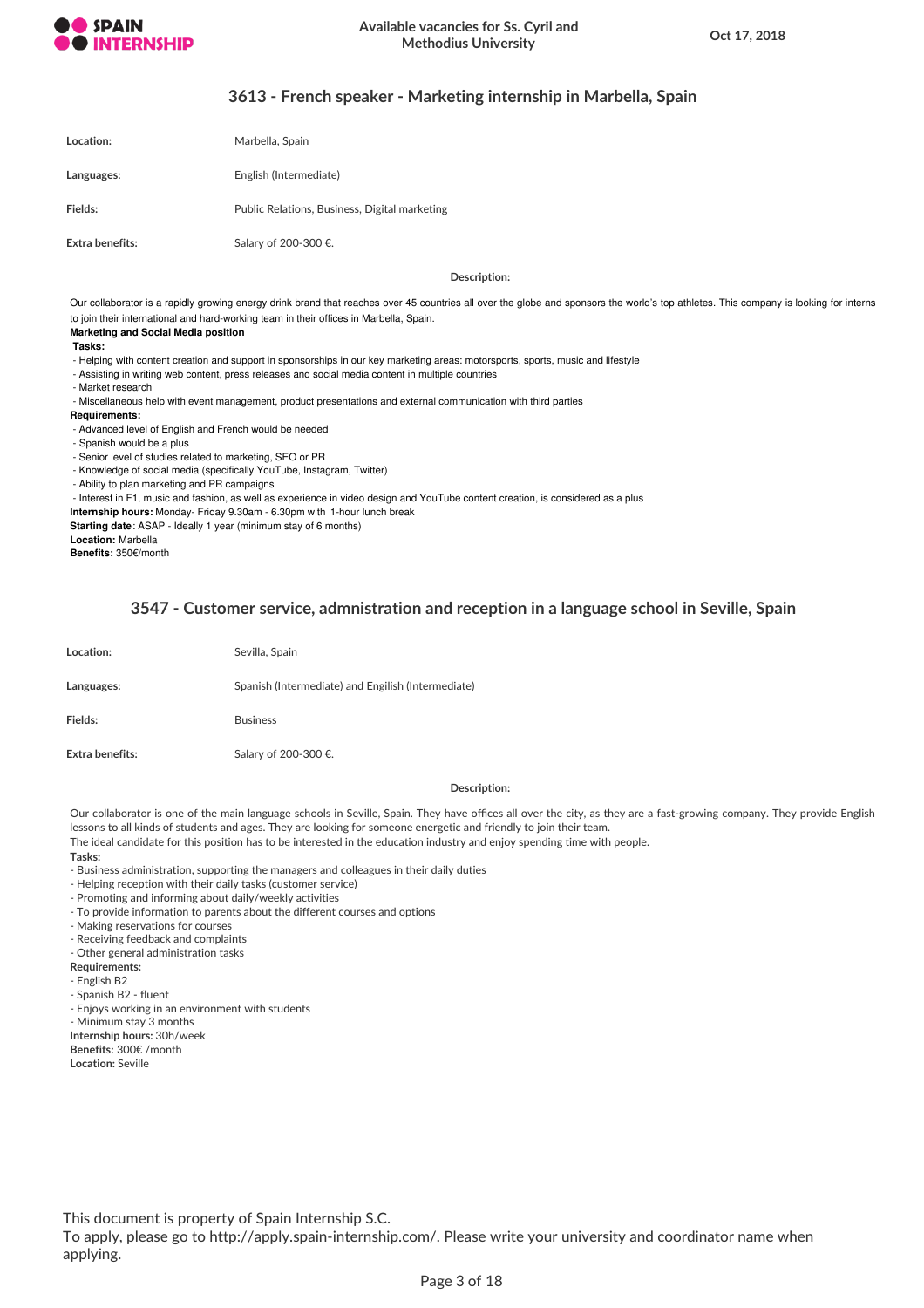

# **3540 - Reception and Social media Internship in Granada**

| Location:       | Granada, Spain                                     |
|-----------------|----------------------------------------------------|
| Languages:      | Spanish (Beginner) and Engilish (Intermediate)     |
| Fields:         | Business, Hospitality / Tourism, Digital marketing |
| Extra benefits: | Salary of 100-200 €. Includes accommodation.       |

**Description:**

Our collaborator is a modern and dynamic company renting fancy apartments in the city centre of Granada, one of the most famous destinations for Erasmus students and an amazing city to live in! There team consists of customer oriented professionals placing high importance to customer satisfaction!

You will have specific learning objectives that will guide you in gaining an invaluable practical experience!

### **Tasks:**

-Help in the brochure design

-Assist in the elaboration of the interior marketing of the flats ( posters for the establishments, photography etc.)

-Web development (assist the web developer of the company with the translation of the website in different languages, creation of content etc.)

-Responsible for communicating with customers via phone, email, and in person.

-Check in and check out

### **Requirements:**

- Fluent in English and intermediate Spanish

- Open to work in different shifts Morning - Afternoon - Night, depending on the candidate

### **Conditions:**

- The internship is paid 100€ a month, share accommodation (in a mix gender room) and breakfast.

- Internet is also provided as well as living expenses as water, electricity, etc.

This document is property of Spain Internship S.C.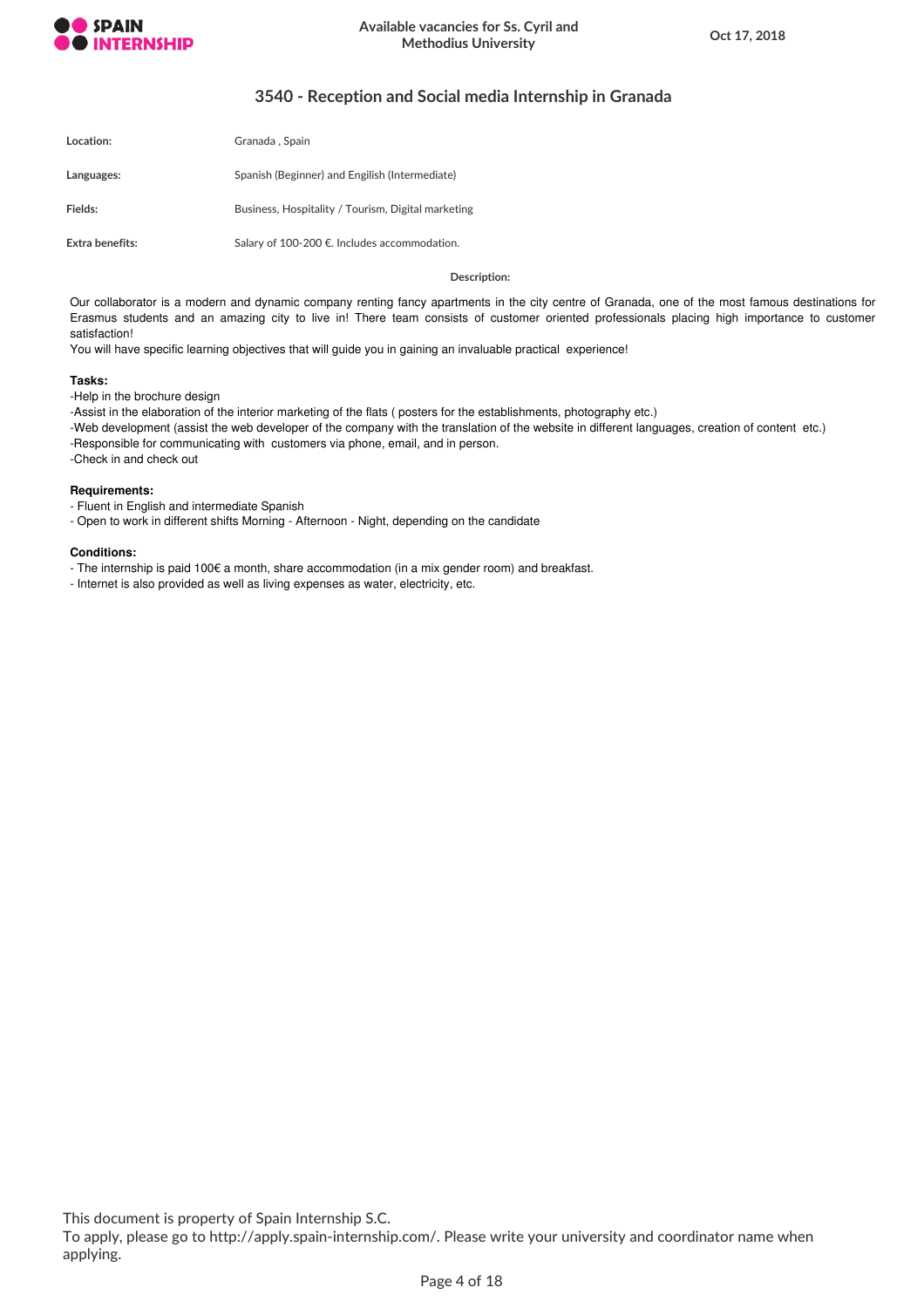

# **3529 - Multidisciplinary Internship - HR & Support**

| Location:       | Barcelona, Spain          |
|-----------------|---------------------------|
| Languages:      | English (Advanced)        |
| Fields:         | Human resources, Business |
| Extra benefits: | Salary of 200-300 €.      |

**Description:**

Our collaborator is an online operating company in Barcelona. They are offering a platform where people can find apartments all over the world. You will be working with the marketing director of the company and help with the daily activities. They will provide you everything you need to know about marketing on the B2B level (online and offline Marketing).

**Desired profile**

- You show a professional approach and good understanding about the office environment.
- You are not only a good team player, you enjoy being surrounded by international colleagues and love to be part of multicultural company.
- Want to participate in a team where you can learn but also contribute with your ideas!
- Start-up atmosphere with frequent changes is challenging for you.
- You are interested in SaaS solutions companies and e-commerce solutions.
- You like administrative, customer service, marketing and human resources tasks.

#### **Tasks**

- Attending phone calls and e-mails from clients & visitors.
- Development of the internal knowledge database.
- Support resolving queries, tickets and issues from clients.
- Assistance to the marketing team launching campaigns, correcting articles and doing translations.
- Support for the Talent area helping with recruitment tasks and internal development.
- Daily office management tasks.

### **REQUIREMENTS**

- 5 months duration. 35 hours per week
- English language is a must. Another language like Spanish, Italian or French would be a plus

## **Benefits**

- 300 € per month
- Gym discounts.
- Office located in the sunny Barcelona and close to main metro stations.
- We bring the food on Fridays! We also offer you free coffee tea and fruits.
- Possibility to join the company as an employee after the internship period.

This document is property of Spain Internship S.C.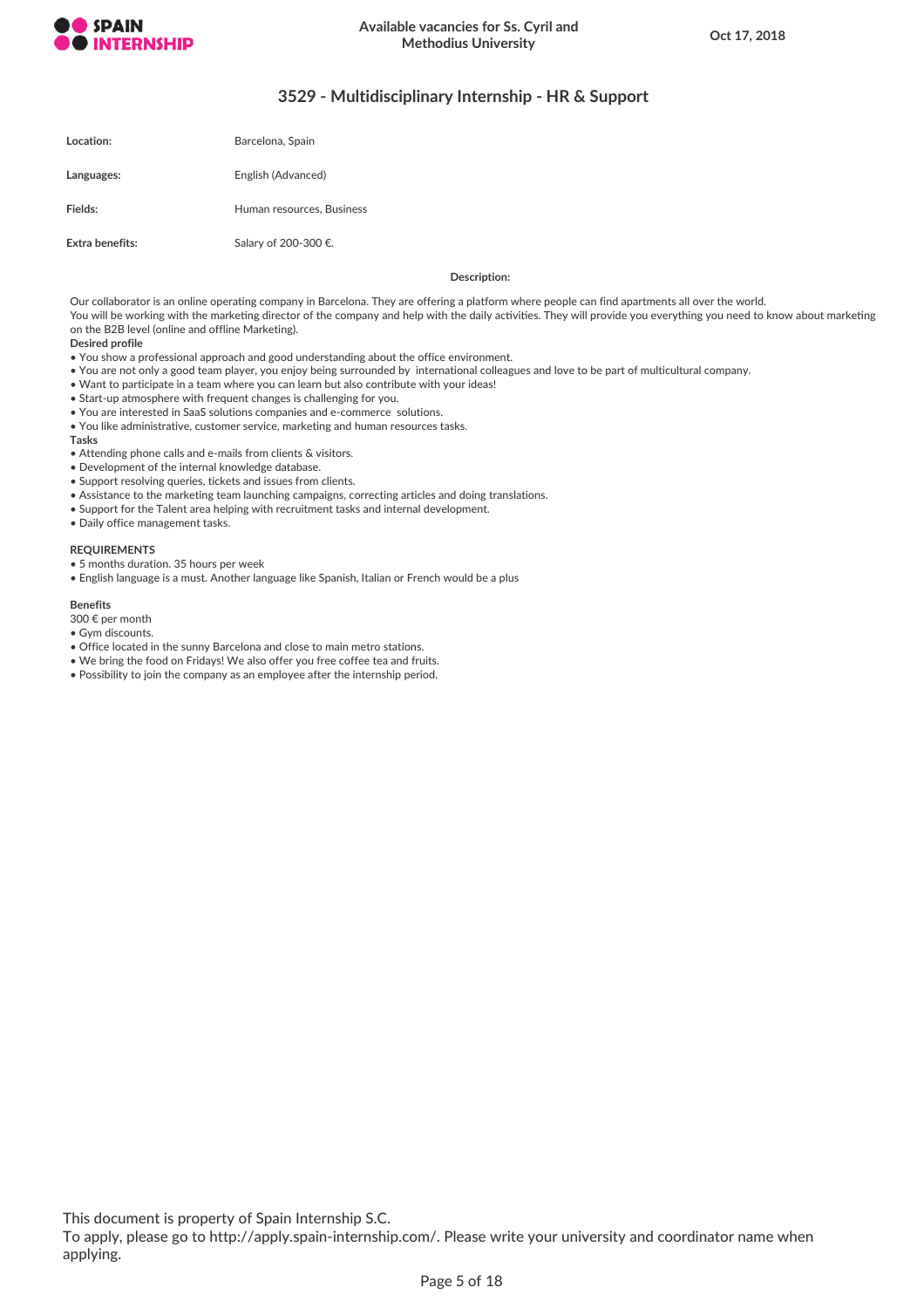

# **3524 - Graphic design Internship in Barcelona (intermediate Spanish)**

| Location:       | Barcelona, Spain                                   |
|-----------------|----------------------------------------------------|
| Languages:      | Spanish (Intermediate) and Engilish (Intermediate) |
| Fields:         | Graphic design                                     |
| Extra benefits: | Salary of 100-200 €.                               |

### **Description:**

Our collaborator is an innovative communication agency which focuses in working with professional football players, handling all their communication, social media and public channels. If you like sports, this is a great opportunity as you will be working directly for top players, helping them with their social media channels. Additionally, you'll be supporting a young and energetic team on a wide range of projects within Digital Marketing. **Tasks:**

- Supporting the Marketing team with imagery and visuals for print and Social Media channels
- Creation of logos and corporate identities for a wide range of clients
- Additional duties as assign

### **Requirements**

Graphic design bachelor or similar studies English fluent B1 spanish Proactive personality, interested in the football environment Motion graphics and video editing is a bonus **Stipend:** 100 € per month. Minimum duration of 3 months **Internship hours:** From 9:30 - 18:30 (with one hour break) or from 10 - 19 (with one hour break ) Monday to Friday

This document is property of Spain Internship S.C.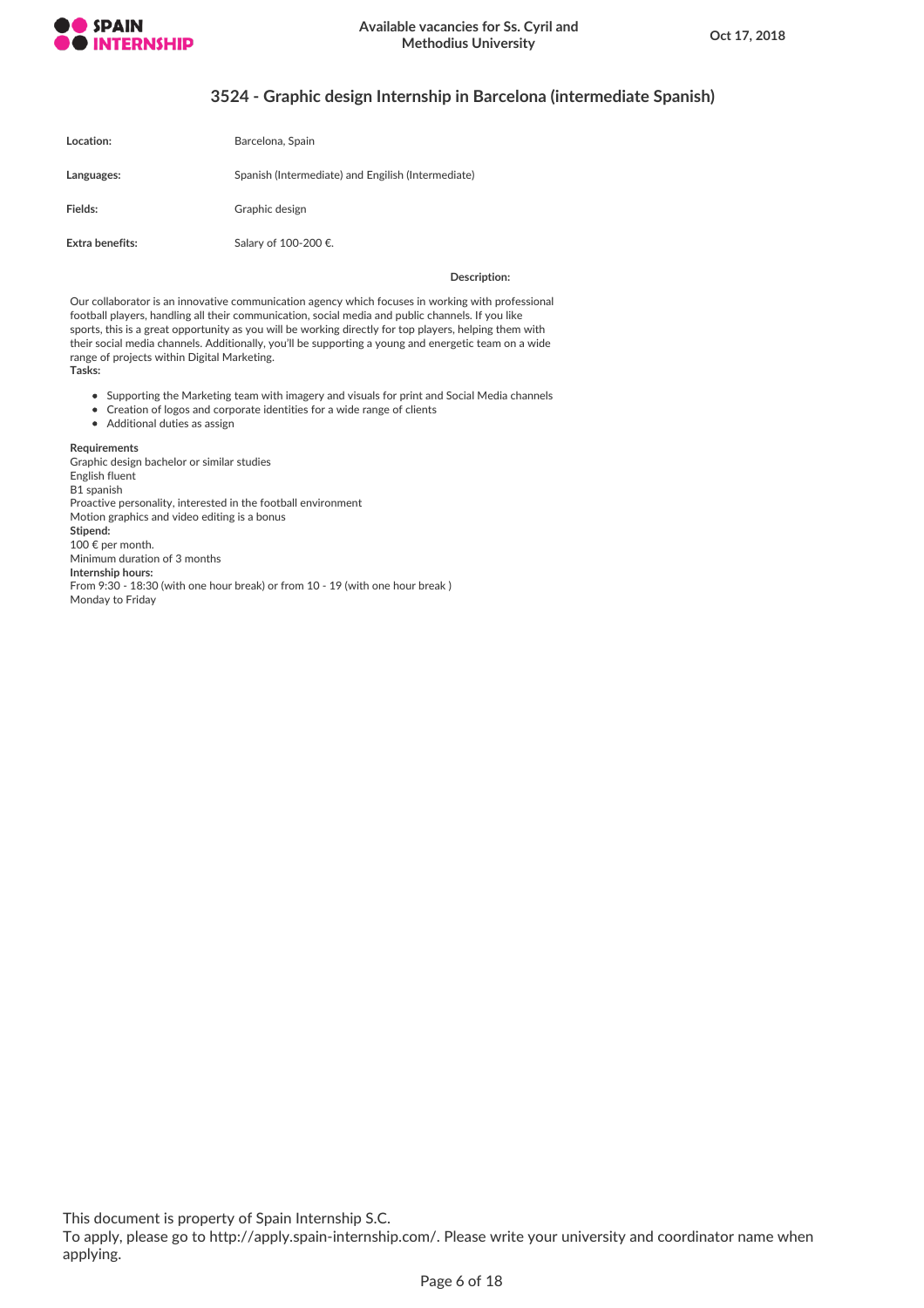

# **3512 - Social Media Internship in Llinars de Valles, Barcelona**

| Location:       | Barcelona, Spain                                                                          |
|-----------------|-------------------------------------------------------------------------------------------|
| Languages:      | Spanish (Intermediate) and Engilish (Intermediate)                                        |
| Fields:         | Communication / Journalism, Advertising, Economics / Finance, Business, Digital marketing |
| Extra benefits: | Salary of 200-300 €.                                                                      |

### **Description:**

Our collaborator is one of the most important E commerce company for pets with a worldwide presence located in Llinars de Valles, Barcelona. Their current goal is to become the most important pet e commerce company in the Southern Europe. They are offering a wide range of product (approximately 70 000) and they own a warehouse of more than 3000m2.

Their team consists of a group of young professionals passionate and enthusiastic for pets and Online Marketing. They are offering an excellent internship atmosphere with new and fully equipped offices of more than 800m2.

### **Tasks:**

- Development of marketing, communication and social media campaigns

- Creation, control and management of content. Dialogue, conflict resolution and

revitalisation of communities and social networks.

- Monitoring, analysis and reporting of results

- Development and creation of new social media strategies

- Management of monitoring tools and content programming

## **Requirements:**

Fluent in Spanish (at least b2) and in English Minimum duration of 4 months Proactive, flexible and adaptable in an environment of constant changes. No experience required

**Remuneration:**

225 euros net per month

**Monday to Friday:** 9 a.m. to 5 p.m. **Location:** Llinars del Valles, Barcelona

This document is property of Spain Internship S.C.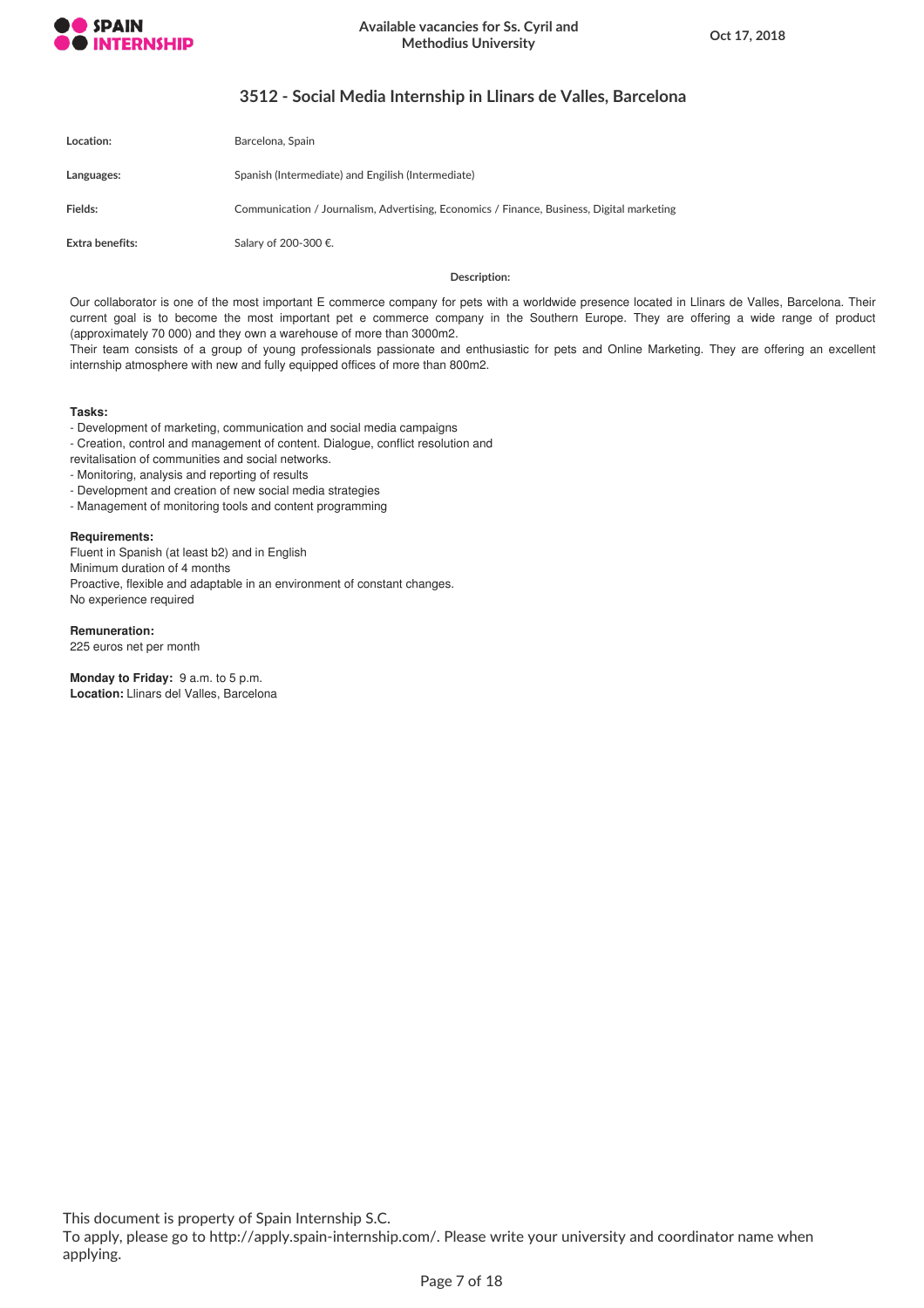

# **3500 - Front Desk and Customer Services in Barcelona**

| Location:       | Barcelona, Spain                             |
|-----------------|----------------------------------------------|
| Languages:      | English (Advanced)                           |
| Fields:         | Business, Hospitality / Tourism              |
| Extra benefits: | Includes accommodation. Breakfast and dinner |

### **Description:**

Our colleague is an exclusive hostel, based in Barcelona city center. They are customer oriented which is really important for them as well as customer care and guest relations. The Hostel is equipped with a stylish, modern and vintage rooms for all travellers. It's a hostel full of life where style and glamour combine with a fresh, fun and crazy twist!

- **Tasks:**
- Check in and check out.
- Collect payments.
- Social media and visual communication management.
- Keep updated the Social Media platforms (taking pictures and adding to the platform)
- Welcoming guests and giving general information about the city.
- Giving guests all information about Hostel regulations, explaining Hostel facilities to arriving guests
- Promoting and informing the guests about daily/weekly activities.
- Helping to develop hostel events.
- Receiving feedback and complaints
- Administration tasks: booking, reservations, emails, calls, etc.

### **Requirements:**

- English good level.
- Other language is a plus
- Open-minded, social and respectful.
- Minimum of 3 months

#### **Benefits:**

- Accommodation.

- Half board (breakfast and dinner)

## **3499 - Customer Support Internship in Llinars de Valles, Spain**

| Location:       | Barcelona, Spain     |
|-----------------|----------------------|
| Languages:      | Spanish (Advanced)   |
| Fields:         | Languages, Business  |
| Extra benefits: | Salary of 200-300 €. |

## **Description:**

Our collaborator is one of the most important E-commerce company for pets with a worldwide presence located in Llinars de Valles, Barcelona. Their current goal is to become the most important pet e-commerce company in Southern Europe. They are offering a wide range of product (approximately 70 000) and they own a warehouse of more than 3000m2.

Their team consists of a group of young professionals passionate and enthusiastic for pets. There are looking for a student to support their Customer Support department. This department provides worldwide service, in 8 different languages, through a multicultural team of 10 people.

- **Tasks:**
- Customer service through chat, mail, and ticketing system.
- Management of customer orders (information, tracking, cancellations)
- -Troubleshooting
- Returns and credits
- Commercial assistance to e-commerce clients
- **Requirements:**

-High level of Spanish

-Any knowledge of the following languages is considered as a plus: Italian, English, Portuguese and French

-A motivation for Customer Support

-They value initiative, commitment, and availability.

**Remuneration:**

225 euros net per month

**Monday to Friday:** 9 a.m. to 5 p.m.

**Location:** Llinars del Valles, Barcelona

This document is property of Spain Internship S.C.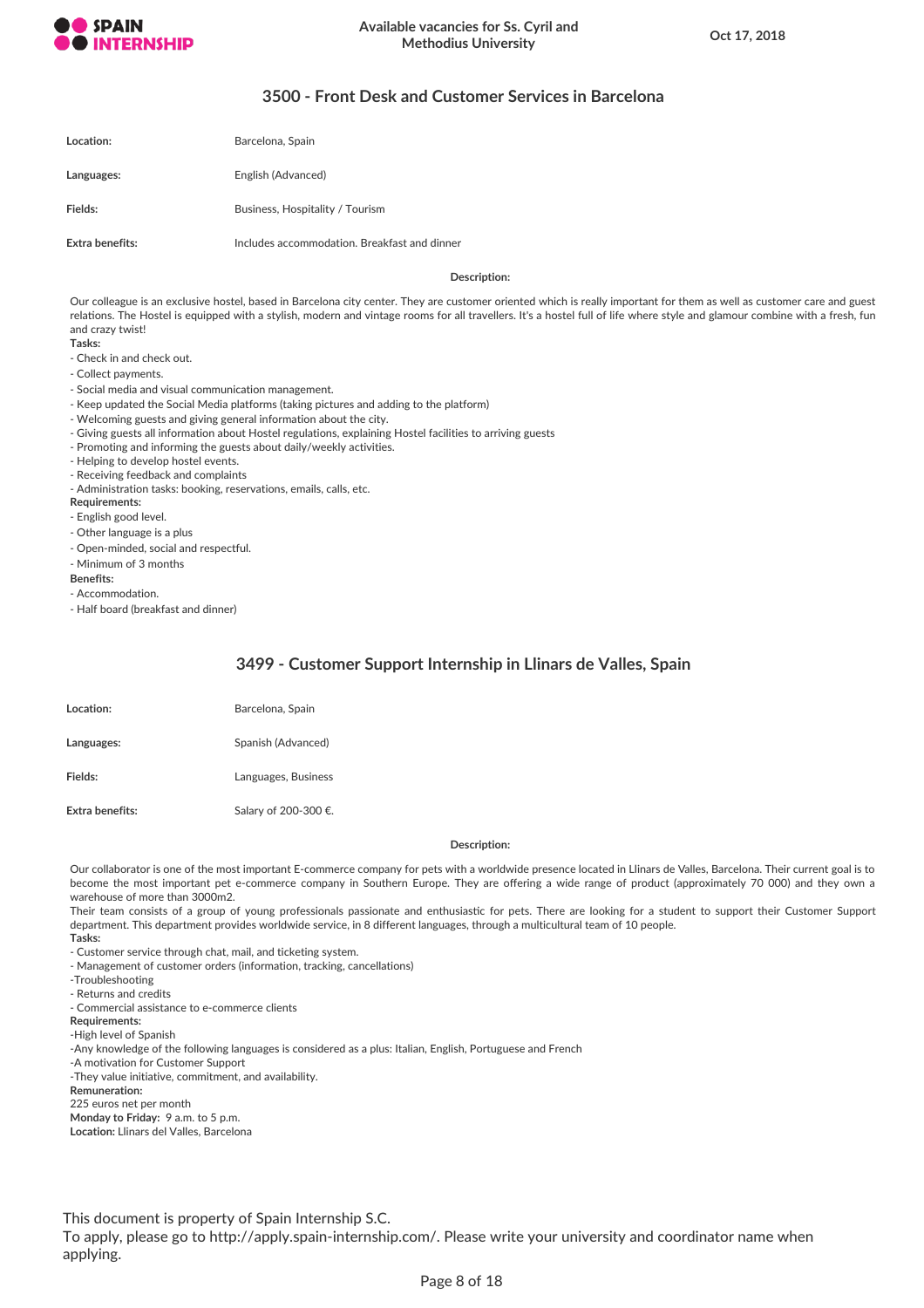

## **3486 - Paid Customer service, administration and assistant in a leisure organization in Barcelona**

| Location:       | Barcelona, Spain                               |
|-----------------|------------------------------------------------|
| Languages:      | Spanish (Advanced) and Engilish (Intermediate) |
| Fields:         | Business, Hospitality / Tourism                |
| Extra benefits: | Salary of 200-300 €.                           |

**Description:**

Our collaborator is one of the largest escape room in Barcelona, which already has 8 different room opened to the public. They are looking for operators, who can lead those games and work with customers.

"Escape rooms" is a new concept of leisure which is getting more and more popular in Barcelona. Their games are very technological and well decorated. They have a wide range of thematics rooms, starting from Middle Age finishing to Future Spaceship.

Their main goal is to make people feel like being in a real story by making them main characters of their own "movie". This combination ensures that players will live an unforgettable adventure, and our task is to maximize this experience.

#### **Main tasks**:

- Receive the teams of players and explain the basic rules of the games
- Begin with an immersive introduction of the game via the interpretation a character
- Monitor and help players whilst they play in the room
- Charge customers
- Offer promotions for other games
- Management of bookings
- Customer service
- **Requirements**:
- 40h / weekly
- Saturday and Sunday internship
- 2 free days during the week
- Minimum duration 4 months
- Spanish high / native level, English medium / high level.
- Be confident with interacting with different people and putting on different voices whilst interpreting a character.
- **Benefits**
- 200 euros / month
- Dynamic work in the center of Barcelona
- The opportunity to meet local people
- Learning from a sector that is growing

## **3483 - Content Creator Internship in Girona, Spain**

| Location:       | Girona, Spain                    |
|-----------------|----------------------------------|
| Languages:      | English (Intermediate)           |
| Fields:         | Copywriting, Languages, Business |
| Extra benefits: | Salary of 200-300 €.             |

### **Description:**

#### **Company description:**

Our collaborator is an international online retailer specialized in selling sports equipment. This fast growing company is present in 220 countries across the globe and has been in the business for over 17 years. They are now searching for customer service and product assistant interns to join their international and innovative office in Girona, Spain.

**Tasks:**

- -Update product prices on the website
- -Update product descriptions
- -Update images of the products on the website
- **Requirements:**
- Good level of English
- Spanish would be a plus
- -Minimum 3 months of internship
- **Remuneration:**
- 300€/month, full time internship

This document is property of Spain Internship S.C.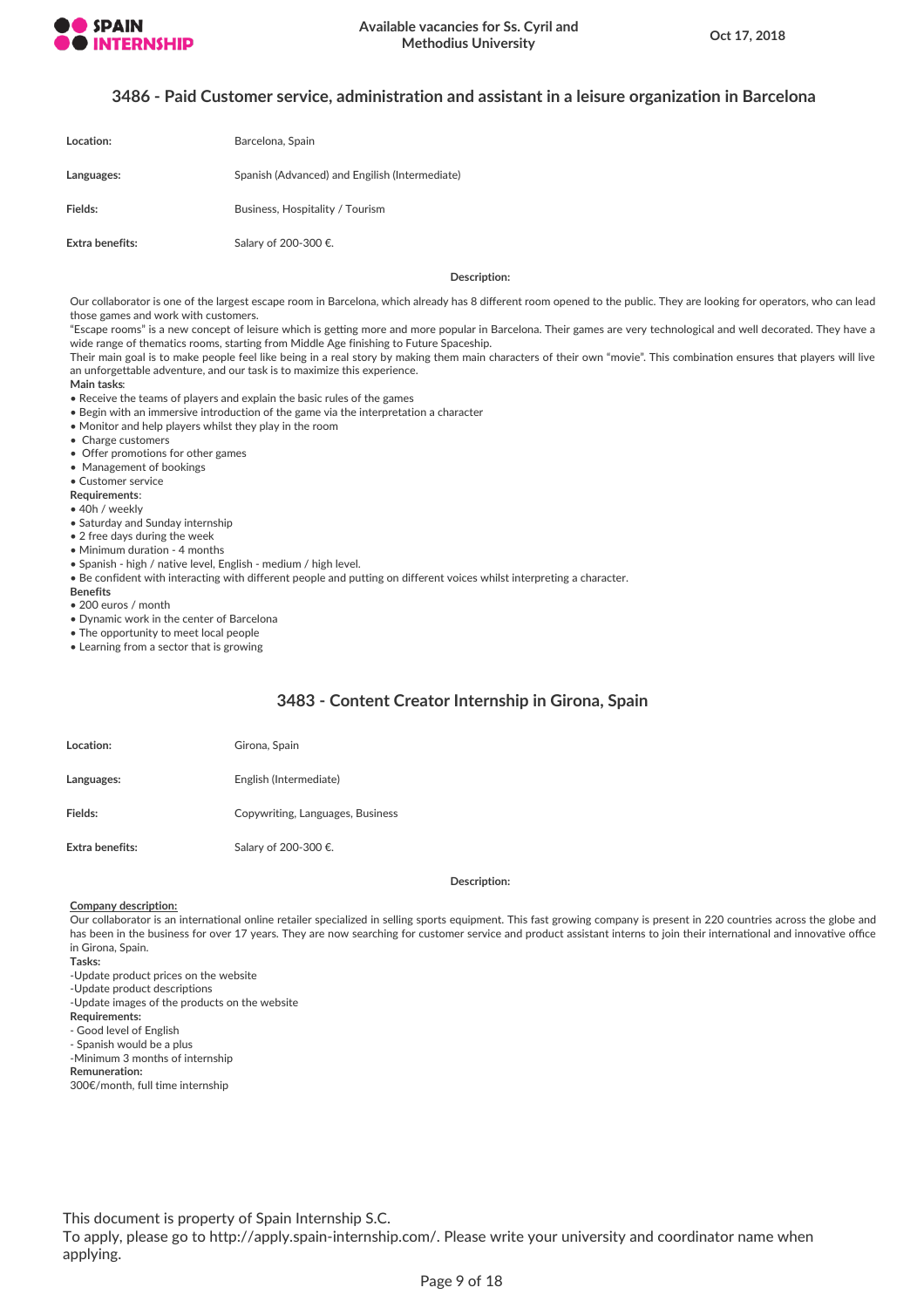

# **3479 - Marketing "Prospect" Internship in Llinars de Valles, Barcelona**

| Location:       | Barcelona, Spain                                                                          |
|-----------------|-------------------------------------------------------------------------------------------|
| Languages:      | Spanish (Intermediate) and Engilish (Intermediate)                                        |
| <b>Fields:</b>  | Communication / Journalism, Advertising, Economics / Finance, Business, Digital marketing |
| Extra benefits: | Salary of 200-300 €.                                                                      |

### **Description:**

Our collaborator is one of the most important E commerce company for pets with a worldwide presence located in Llinars de Valles, Barcelona. Their current goal is to become the most important pet e commerce company in the Southern Europe. They are offering a wide range of product (approximately 70 000) and they own a warehouse of more than 3000m2.

Their team consists of a group of young professionals passionate and enthusiastic for pets and Online Marketing. They are offering an excellent internship atmosphere with new and fully equipped offices of more than 800m2.

## **Tasks:**

- Search for new potential business products

- Contact with new suppliers
- Include new products in their catalog.
- Competitors analysis

**Requirements:**

Fluent in Spanish (at least b1) and in English Minimum duration of 3 months Proactive, flexible and adaptable in an environment of constant changes. No experience required

**Remuneration:** 225 euros net per month Starting ASAP

**Monday to Friday:** 9 a.m. to 5 p.m. **Location:** Llinars del Valles, Barcelona

This document is property of Spain Internship S.C.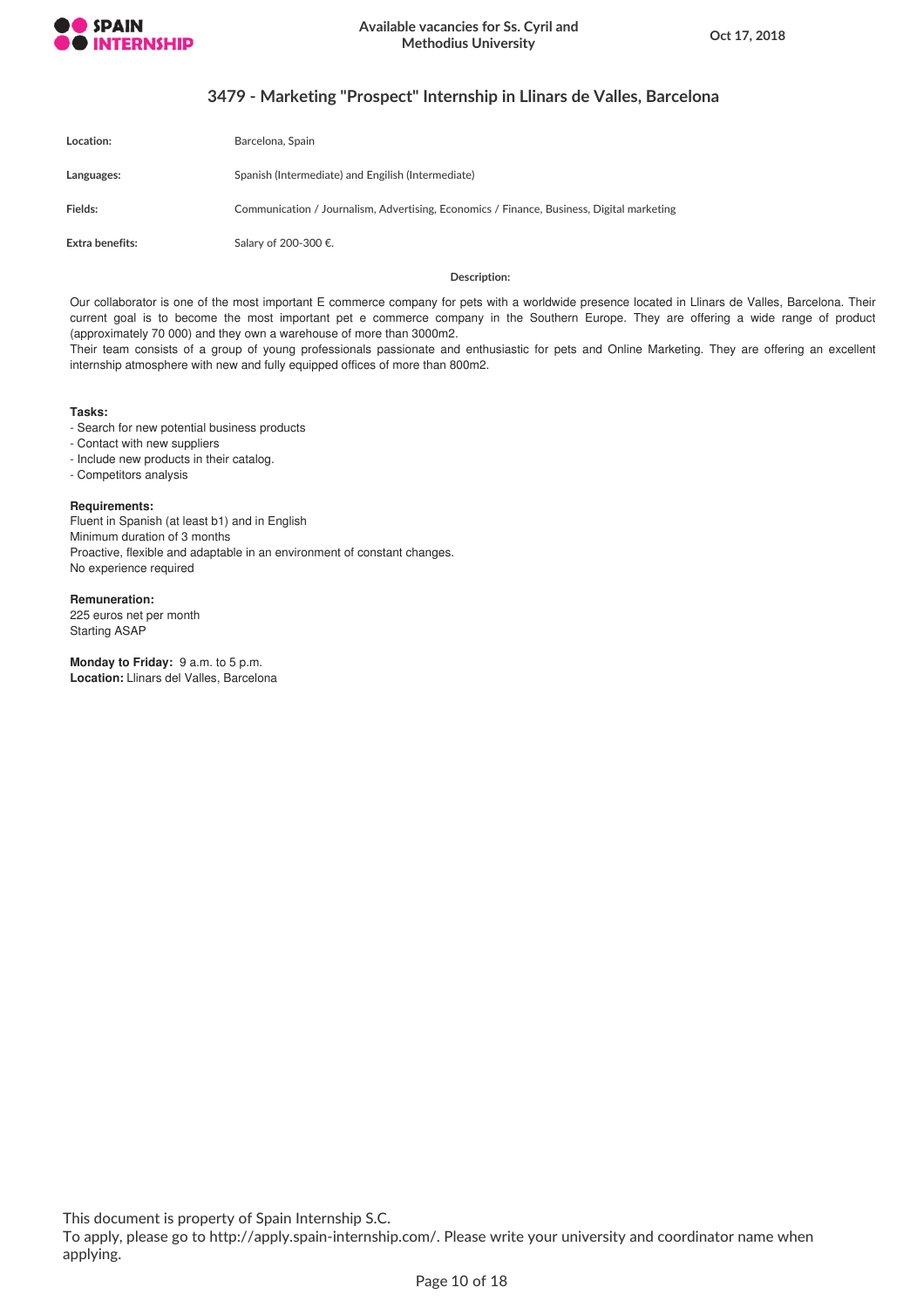

# **3473 - English Sales & Content marketing internship in Barcelona**

| Location:       | Barcelona, Spain          |
|-----------------|---------------------------|
| Languages:      | English (Advanced)        |
| Fields:         | Human resources. Business |
| Extra benefits: | Salary of 200-300 €.      |

**Description:**

Our collaborator is a start-up, based in Barcelona, which revolutionizes website creation for independents hotel owners, hostels or vacation rental. The company was founded by three partners and is directed by an Alumni from the Hospitality school of Lausanne, Switzerland. Their platform helps hotel owners to :

- Develop an attractive and ultra-intuitive website without any computer skills
- Increase their visibility
- Manage their rooms, their prices and availability and obtain direct reservation through an optimized reservation platform

Tasks:

- Collaborate with the commercial manager everyday
- Contact hotels organizations and arrange meetings
- Establish partnerships with hotels consultants
- Contact hotels to offer them our software
- Create content for the blog to guide hotel owners in their strategy.

Requiremetent :

- Fluent in English or French
- Relational ease , confident with phone calls and meetings
- Good writing skills
- Skills for social networks management (including Facebook, twitter and linkedin)
- Minimum 5 months

Benefits: 300€/monthly

This document is property of Spain Internship S.C.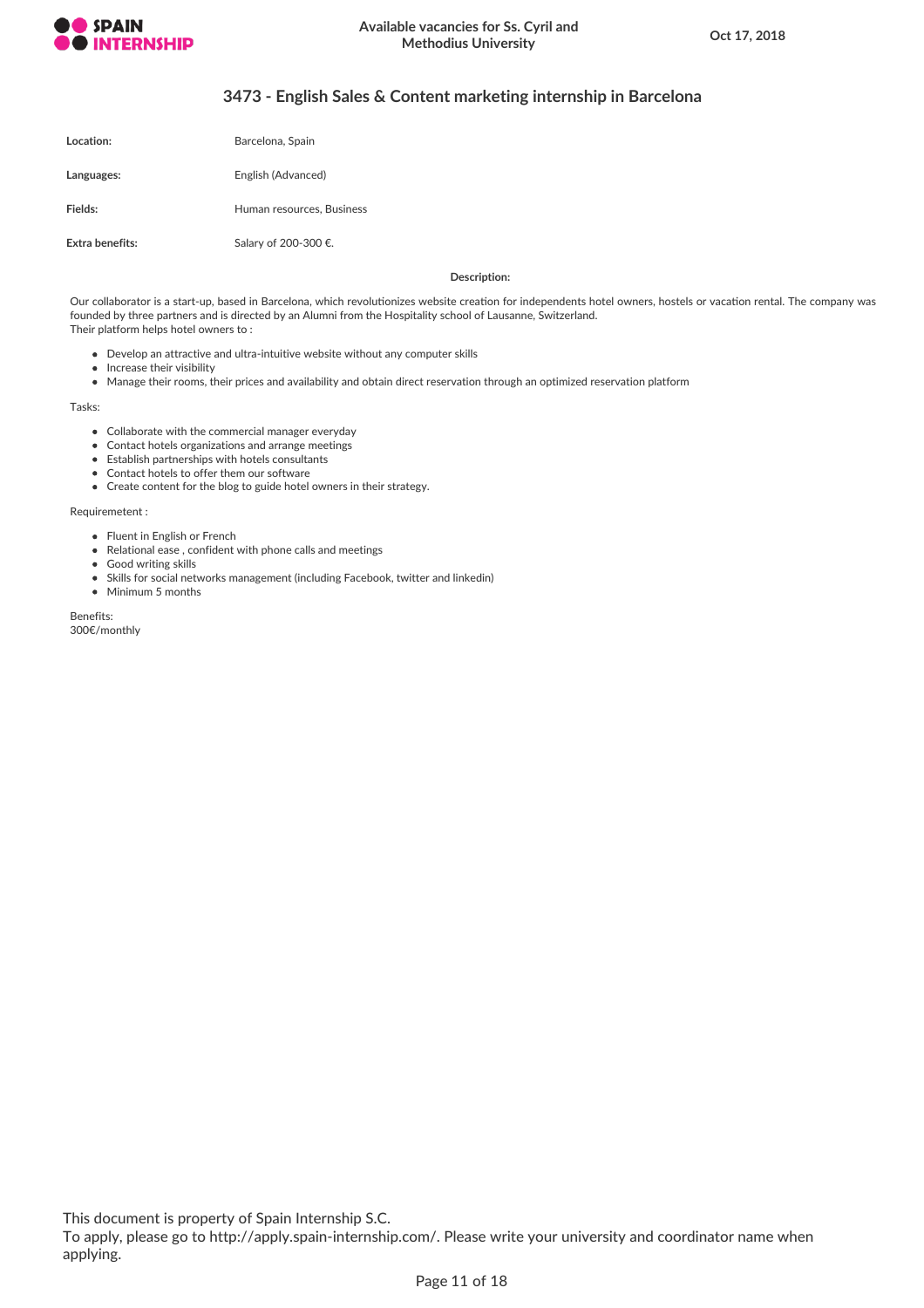

# **3410 - Content Management internship in Barcelona, Spain**

| Location:       | Barcelona, Spain                          |
|-----------------|-------------------------------------------|
| Languages:      | English (Advanced)                        |
| Fields:         | Design, Graphic design, Audiovisual, Arts |
| Extra benefits: | Salary of +500 €.                         |

**Description:**

Our collaborator is an e-commerce company growing to become an international marketplace for the best personalized t-shirts and on-demand printing products. With 700,000 original designs related to TV-Series, Movies, Video games and Pop-Culture along with high quality artwork, a key objective for the company is to improve their market strength in international markets.

They are currently looking for motivated individuals to form part of their content team! The content team takes advantage of the hundreds of thousands of designs uploaded to their platform in order to create a unique experience for the users! **Tasks:**

- Review designs uploaded by users following a series of predefined guidelines

- Highlight and thematize the designs

- Create and manage collections.

- Identify and group high-quality content that is relevant for thematic, intentional or occasional

collections. - Create new articles using the best designs.

### **Requirements:**

- Good level of English

- Spanish is consider as a plus
- Creative and artistic
- Proactive and organized
- With attention to detail
- Ability to work independently
- With logical thinking and capable of following pre-defined criteria
- -Minimum of 5 months

#### **Benefits:**

Between 500-700 euros depending on the experience.

40 hours per week

Position available from November

**Location:**

Badalona, Barcelona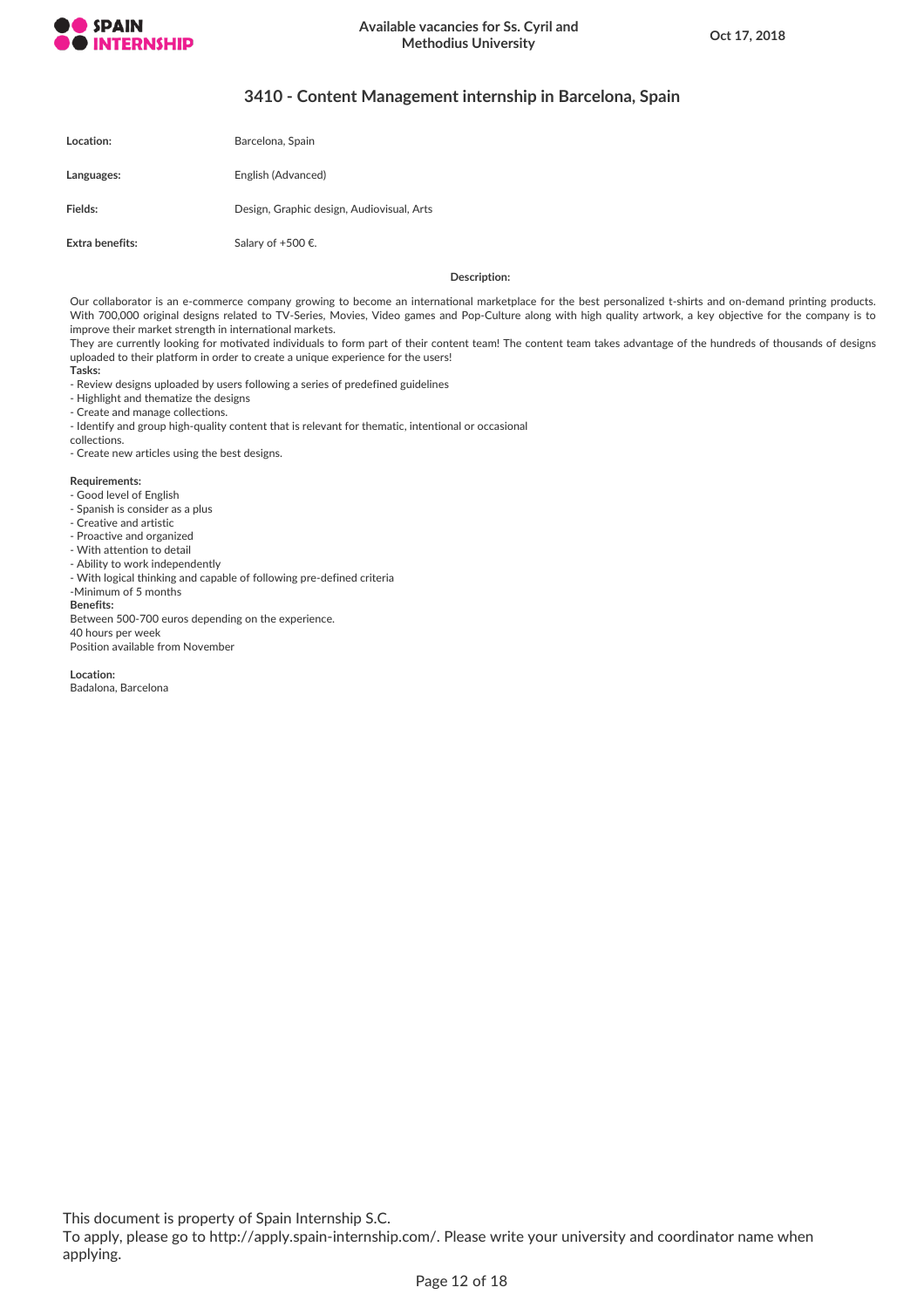

## **3387 - Paid Marketing and front office internship in Milan, Italy**

| Location:              | Milan, Italy                    |
|------------------------|---------------------------------|
| Languages:             | English (Intermediate)          |
| Fields:                | Business, Hospitality / Tourism |
| <b>Extra benefits:</b> | Salary of 200-300 €.            |

**Description:**

Our collaborator is an entertainment company located close to Milan exactly in Cislago (VA). They are opening new places all over Europe. Guests from all over the world come and realize their own ideas. If you are looking for a new a different experience joins their talented and enthusiastic team. Apply now for this international project and become a new team member of this amazing project.

**Tasks:** -Guide them through the Rooms -Welcoming guests -Booking Assistant -Social Media -Organize marketing activities **Requirements:** -Passionate about what they do -Friendly and enthusiastic -Fluent English -A basic of Italian or any other language would be a plus -Curricular internship **Internship hours:** Full-time position with 40 hours a week **Benefits:** Salary of 200€ /month **Location:** Cislago (VA) Milan Italy

## **3329 - Customer service and sales internship in Barcelona**

| Location:       | Barcelona, Spain                               |
|-----------------|------------------------------------------------|
| Languages:      | Spanish (Advanced) and Engilish (Intermediate) |
| Fields:         | Economics / Finance, Business                  |
| Extra benefits: | Salary of 200-300 €.                           |

### **Description:**

Our collaborator is a company that already runs a fleet of more than a 1.000 scooters in Spain's most touristic cities. The company rents scooters on a short and long term basis; basically to everyone who wants to experience the city from a different perspective, beyond the one of a normal tourist. Offices in Barcelona, Ibiza, Formentera and many more cities. You will be involved in numerous of activities in an international and dynamic environment, in the city center of Barcelona!

#### **Tasks:**

- Customer service and public relations
- Booking management
- Sales (distributing brochures and attracting clients).
- Answer emails and telephone assitance
- Renting contracts management.
- Use the ESR of the company.
- Tourist information.
- Colaboration with others department and partners
- Showing how the service works.
- **Requirements:**
- English and Spanish fluent
- Other languages would be a plus
- Drive license
- Minimum 5 months
- **Benefits:**
- 400€ per month

This document is property of Spain Internship S.C.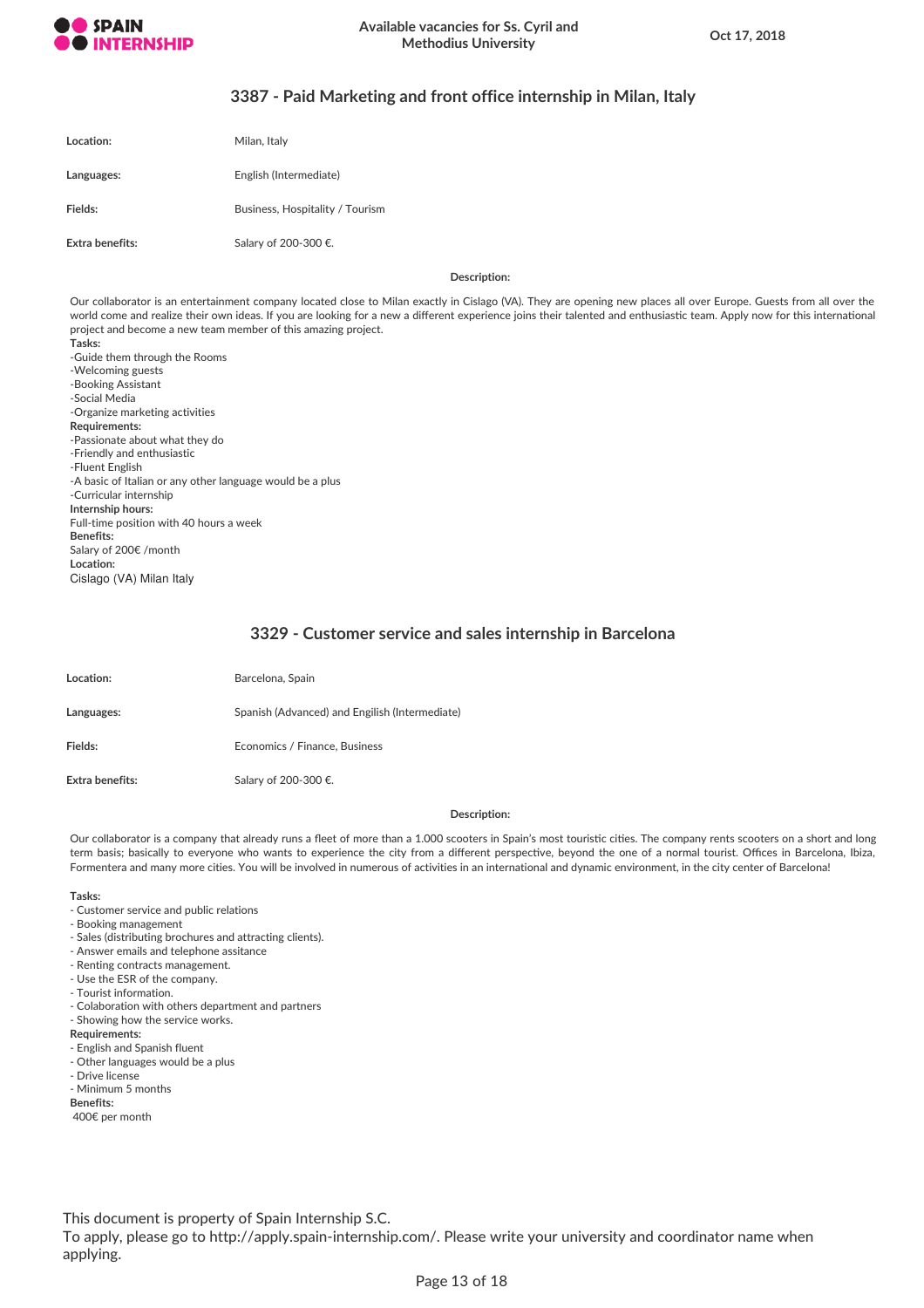

## **3301 - Social media & communication position in Madrid, Spain in a Weddings organization company**

| Location:  | Madrid, Spain                                                   |
|------------|-----------------------------------------------------------------|
| Languages: | Spanish (Intermediate) and Engilish (Advanced)                  |
| Fields:    | Communication / Journalism, Events, Business, Digital marketing |

**Description:**

#### **Company description:**

Our collaborator is an events and wedding planner which helps couples to prepare on of the best days of their life.They offer photography, events management and other services to both national and international customers. They are looking for communication or marketing student to join their team in the capital of Spain. Communication:

Tasks:

- Contribute to the product improvement process

- Pushing in their blog and online magazine and offline communication in order to maintain and increase the number of customers
- Editor at the company magazine: Write, edit, publish content

- Independently planning feature topics most interesting to our international readership

- Social Media management

- Administrative tasks and translations

- Content management: writing articles on the company magazine (mainly in connection with collaborations in place)

**Requirements:**

- Studying BA/ BS degree in Communication/ Marketing/ Online Marketing or related field.

-Advance level of english and good Spanish

**Working hours:**

35 hours per week, minimum 3 months internship

**Remuneration:**

This position does not offer monetary compensation.

# **3091 - Language school administration and teaching assistant in Barcelona, Spain**

| Location:       | Barcelona, Spain                                      |
|-----------------|-------------------------------------------------------|
| Languages:      | Spanish (Intermediate) and Engilish (Advanced)        |
| Fields:         | Business, Education / teaching, Hospitality / Tourism |
| Extra benefits: | Salary of 200-300 €.                                  |

#### **Description:**

Our collaborator is one of the biggest language school chains in Spain. They have offices all over the country, as they are fast growing company, with multiple franchises. They provide English lessons to children with an age range of 1 to 18 years old. They are looking for someone energetic and friendly to join their team. The ideal candidate for this position has to be interested in the education industry and enjoys spending time with children. **Tasks:**

- Business administration, supporting the managers and colleagues in their daily duties

- Helping reception with their daily tasks (costumers services)

- Promoting and informing about daily/weekly activities

- To provide information to parents about the different courses and options

- Helping other departments upon request: taking care of children and assisting teacher
- Provide support to children during classes

- Making reservations of courses

- Receiving feedback and complaints

- Other general administration tasks

**Requirements:**

- English C1

- Spanish B2

- Enjoys working with an environment with children

- Minimum stay 5 months

**Benefits**

200€ /month (before taxes)

**Location:**

Barcelona

This document is property of Spain Internship S.C.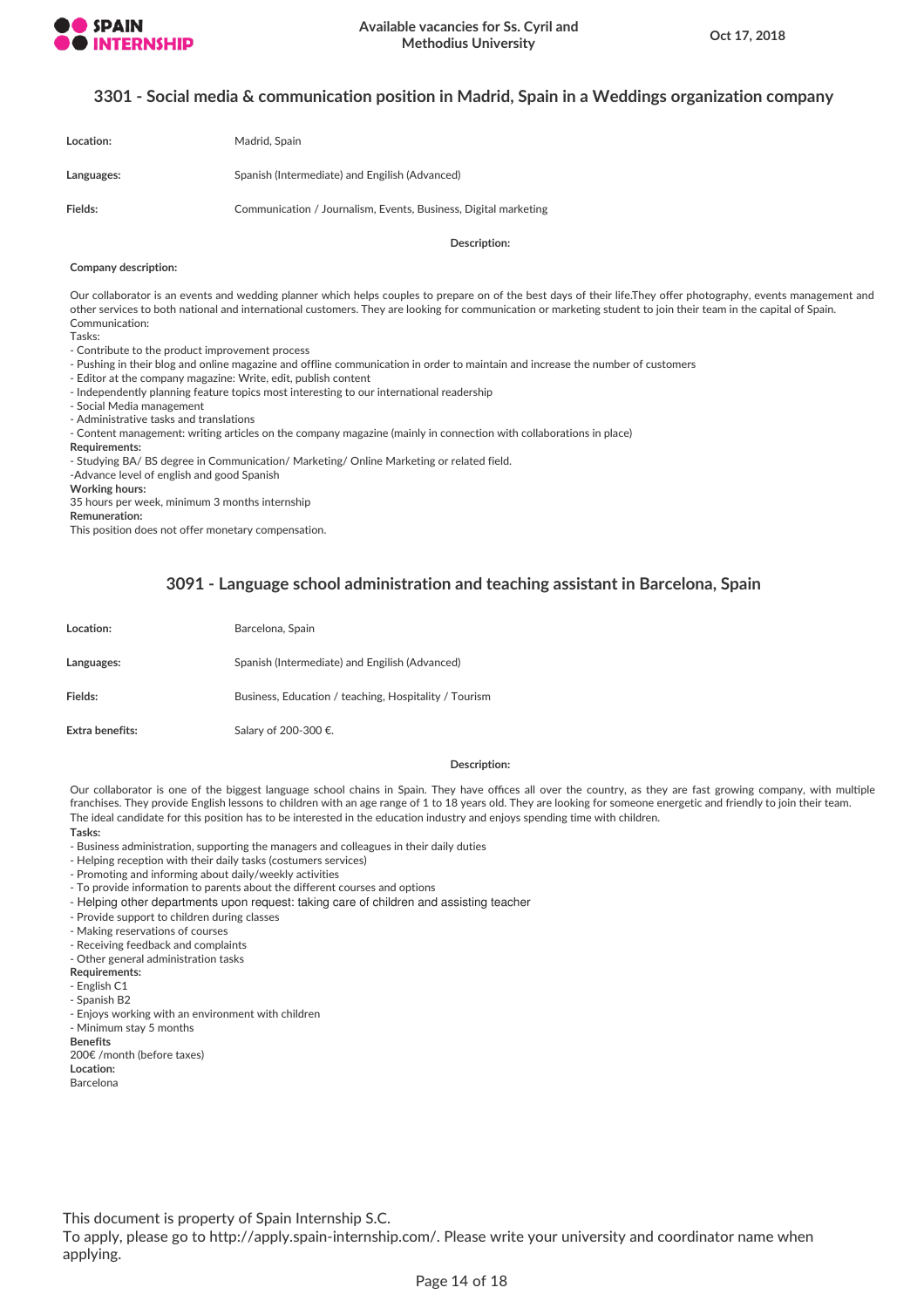

# **2822 - Sales Assistant in a 5\* Hotel in the city centre of Seville**

| Location:       | Sevilla, Spain                                     |
|-----------------|----------------------------------------------------|
| Languages:      | Spanish (Intermediate) and Engilish (Intermediate) |
| Fields:         | Languages, Business, Hospitality / Tourism         |
| Extra benefits: | Includes accommodation.                            |

### **Description:**

Our collaborator is a well-known design hotel in the centre of the capital of Andalusia being a reference in the whole country for it's design, location and concept. The hotel is located in the historical Centre of Seville in front of the Cathedral and a couple of minutes away from the shopping streets.

The hotel is exclusive, having only 60 rooms of 5 different types. Every room is fully equipped and created with a difference concept. The location is an amazing complex consisting of 7 restaurants, cocktail bars, wellness spa, outdoor swimming pool and a great big terrace

With this internship you will develop skills such as organization, responsibility and commercial skills. You will be immersed in a multilingual environment so you will be able to learn and practice languages.

**Tasks:**

· Reception and management of calls for processing reservations in English and French

· Management of reservations, cancellations and modifications

· Availability control

· Manage budgets requested by clients

· Tracking of quotes

· Promote sales in accommodation and meet sales growth

· Coordination and monitoring of internal events that take place in the hotel

· Monitoring customer satisfaction and loyalty

**Requirements:**

Fluent in English , intermediate Spanish and some knowledge of French.

**Benefits:**

- Shared Accomodation

- Meals

- Locker

- Training day

Minimum 3 months

## **820 - Language school administration and teaching assistant in Barcelona, Spain**

| Location:       | Barcelona, Spain                           |
|-----------------|--------------------------------------------|
| Languages:      | Spanish (Advanced) and Engilish (Advanced) |
| Fields:         | Business, Hospitality / Tourism            |
| Extra benefits: | Salary of 200-300 €.                       |

### **Description:**

Our collaborator is one of the biggest language school chains in Spain. They have offices all over the country, as they are fast growing company, with multiple franchises. They provide English lessons to children with an age range of 1 to 18 years old. They are looking for someone energetic and friendly to join their team. The ideal candidate for this position has to be interested in the education industry and enjoys spending time with children. **Tasks:**

- Business administration, supporting the managers and colleagues in their daily duties

- Helping reception with their daily tasks (costumers services)

- Promoting and informing about daily/weekly activities

- To provide information to parents about the different courses and options

- Helping other departments upon request: taking care of children and assisting teacher

- Provide support to children during classes

- Making reservations of courses

- Receiving feedback and complaints

- Other general administration tasks

**Requirements:**

- Fluent in English and Spanish

- Enjoys working with an environment with children

- Minimum stay 5 months

**Benefits**

200€ /month (before taxes) **Location:**

Barcelona

This document is property of Spain Internship S.C.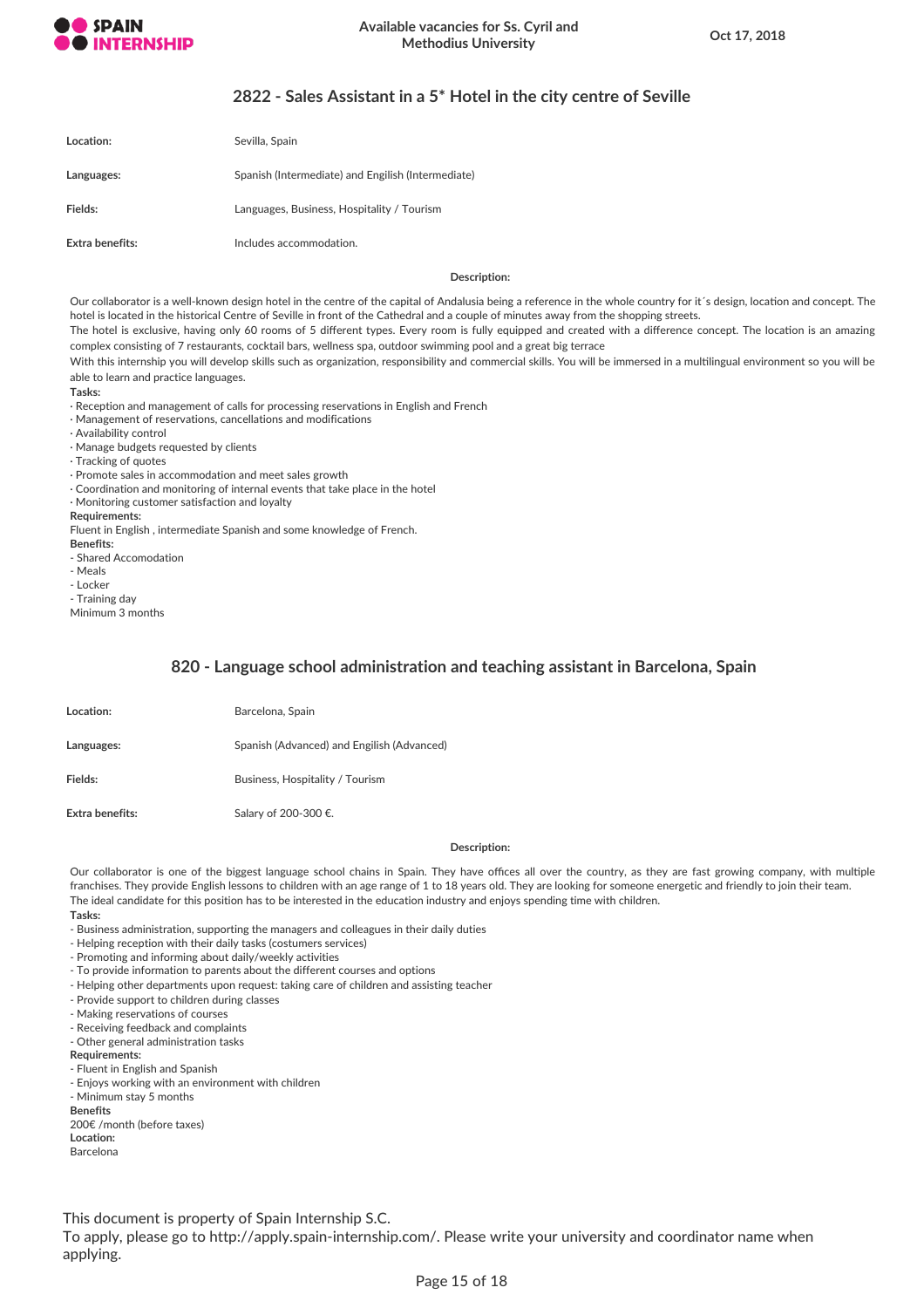

## **703 - Customer service, Reservation assistant and Marketing internship in Granada, Spain**

| Location:  | Granada, Spain         |
|------------|------------------------|
| Languages: | English (Intermediate) |

Fields: Business

**Description:**

Our collaborator provide a spectacular service to students and young professionals looking for accommodation in Granada. They have a young and international team which helps them grow further. If you would like to work in an international successful environment where you can develop your skills, then this is the right internship for you.

**Tasks:**

- Updating the rooms in the companies´ website
- Blogging and Social Media management and maintenance
- Online marketing management and maintaining Traffic driving in Facebook
- New bookings management, check arrival details, deposit appropriate amount payment ( Reservation Form )
- Checking and updating all the customers information after their arrival
- Customer management
- Receiving of monthly rents.
- Management and maintenance of online platforms.
- Mailing with customers
- Sending and providing all kind of information about available accommodation, location, city, university.
- Introducing new bookings to the companies´ Management System
- Check in and check out

### **Requirements:**

- Studies related to the vacancies
- Good Level of English

**Benefits:**

Unpaid position

This document is property of Spain Internship S.C.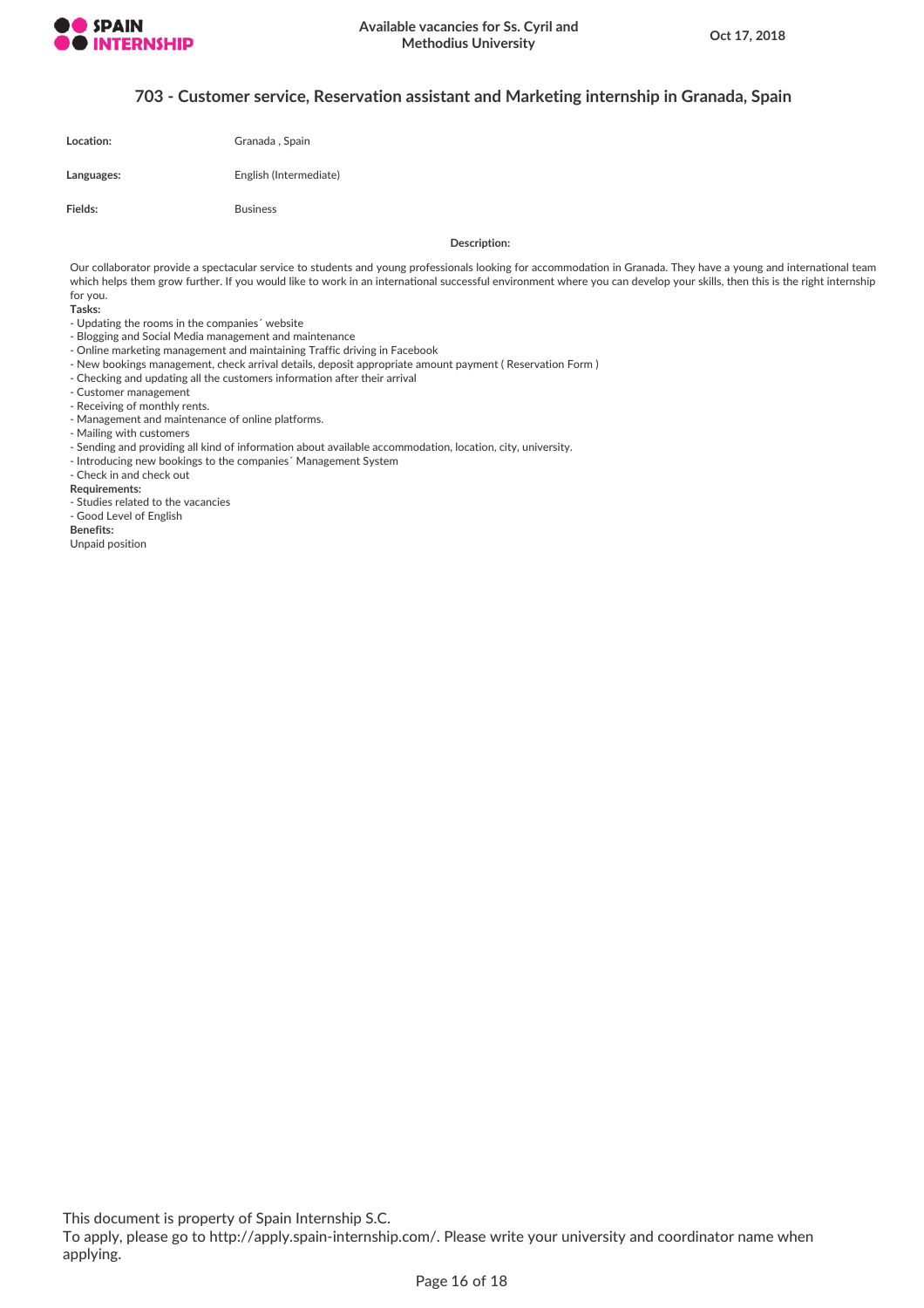

# **2928 - Paid 350€/month - IT internship in Marbella**

| Location:       | Marbella, Spain      |
|-----------------|----------------------|
| Languages:      | English (Advanced)   |
| Fields:         | IT & Web development |
| Extra benefits: | Salary of 400-500 €. |

### **Description:**

Our collaborator a rapidly growing energy drink brand that reaches over 45 countries all over the globe and sponsors the world's top athletes. The company is looking for creative, outgoing individuals to join their dynamic and hardworking team to join their international and hard-working team in their offices in Marbella, Spain. This IT position will be split equally between the energy drink brand and car race and motorsport news website delivering English language news to every corner of the world.

**Tasks:**

- Web Programming
- Answering technical queries and assisting users on iOS and OSX
- Network Maintenance
- Maintenance of Wordpress based site
- Implementing fixes and changes to site
- Responsive web design

### **Requirements and professional skills:**

- Web Administrator knowledge
- Senior Student
- Wordpress development experience
- DoubleClick for Publishers and Ad Tech knowledge
- Experience in installing WordPress plugins and customising their code
- Computer operator Apple Macintosh
- WEB PROGRAMMING skill in HTML, CSS, PHP, Javascript / jQuery, BOOTSTRAP, SQL
- Photoshop (basic)
- English is a must, Spanish is a plus

- Minimum 6 months

**Internship hours:**

Monday- Friday 9.30am - 6.30pm with 1 hour lunch breaktion:

**Location:**

Marbella **Benefits:**

350€/month

This document is property of Spain Internship S.C.